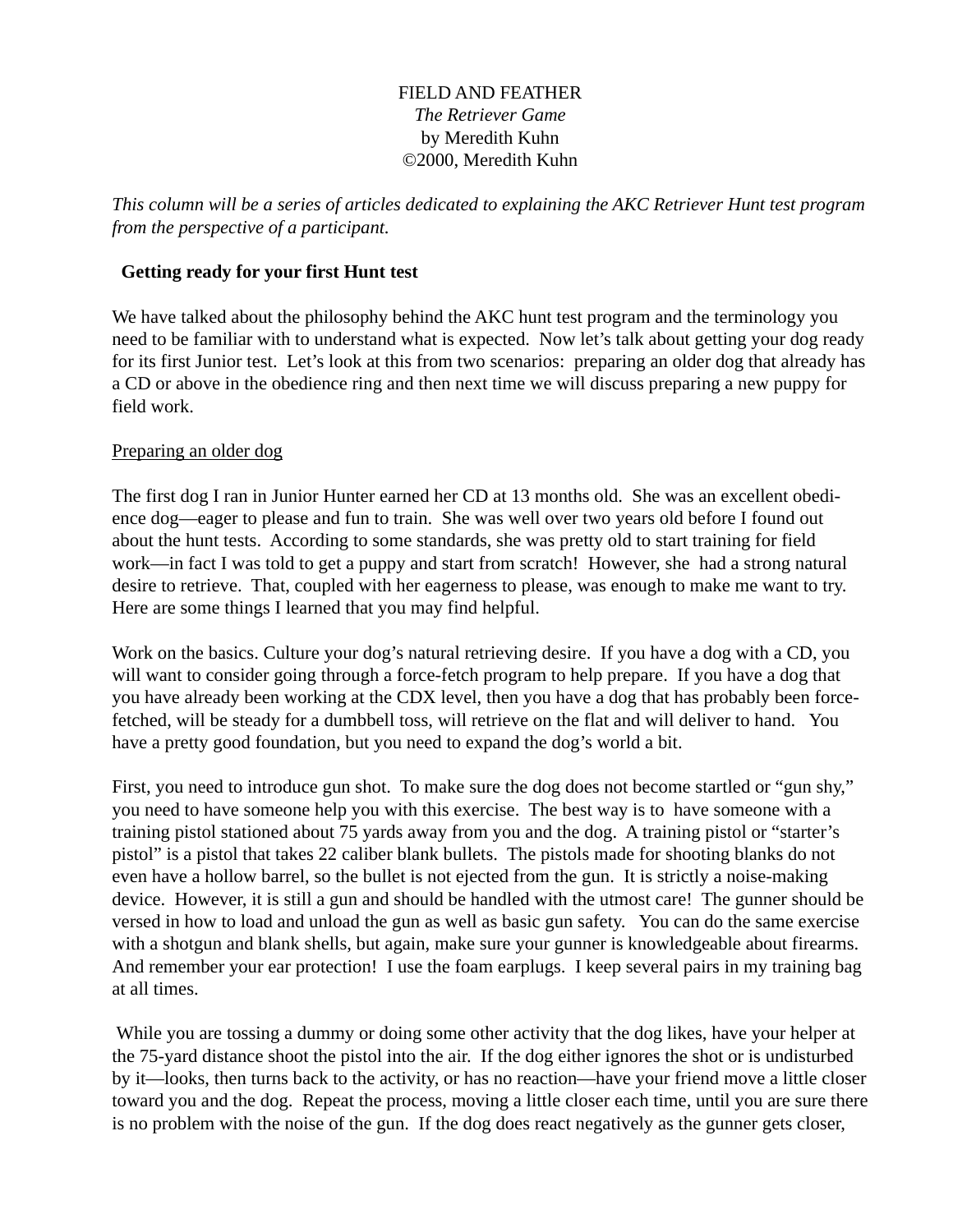stop at that distance. Make sure the dog has a positive experience associated with the gun shot (retrieving or some other pleasurable activity) and continue the lessons over several days until you are sure there is no aversion to the gun shot.

Then you can start to combine the toss of the dummy with the gun shot. Make sure you do this part in an area with no cover and at a distance you know the dog can see the dummy when it lands. It could be a mowed lawn, a closely mowed pasture or a parking lot. Have your gunner shout to get the dog's attention ("HEY, HEY, HEY!"). Once the dog is focusing on the gunner instead of you, have the gunner shoot the pistol and toss the training dummy. The gunner may need to have a second dummy ready in case the dog loses momentum on its way to the dummy or becomes distracted by the gunner. Tossing a second dummy will get the dog's attention back on the retrieve. It is important that the dog be successful.

Once you have determined that the noise of the gun is not a problem and your dog is retrieving the dummy thrown by your gunner, then you can start to lengthen out the retrieves. Again, you want to make sure that the dog will have success in finding the dummy when it gets into the area of the fall. That is why short cover and a very visible dummy (white on grass or dark surface) are extremely important. You can even "salt" the area of the fall by placing several dummies in the area before the "shot" dummy is thrown. That way, as long as the dog drives deep enough into the area of the fall, the dog will find a dummy and be able to complete the retrieve. As your dog's confidence and success rate increase, you will no longer need to help the dog into the area.

Okay, now we need to introduce different surfaces and some cover. It is important that the dog learn to run from one surface, across a visual barrier and continue to the area of the fall. For example, the dog needs to learn to run from grass, across a bare patch of ground back onto grass to get to the retrieve. The obstacle may be a patch of thicker or taller grass, darker grass, lighter grass, cattails, a small stream or ditch. Some dogs have no problem with this concept, while others will stop dead in their tracks when there is a ground cover change. It is better to train for this and learn your dog's reaction BEFORE your first hunt test! Remember that as you introduce each new concept, you need to help ensure the dog is successful in completing the retrieve.

You also need to incorporate other things into your training sessions, like using a duck call and teaching your dog to approach and sit behind a holding blind. Since the Hunt tests are supposed to approximate actual hunting scenarios, duck calls can be used by the judge behind you at the line, by the gunners or both. Your dog needs to learn that a duck call out in the field helps locate the bird, while a duck call beside or behind you should not be a distraction.

And of course, you need to introduce your dog to birds. Some dogs will love birds from the start and will have no hesitation in picking one up. Some will pick it up but won't release it because it is such a prize. Some will hesitate and may need some coaxing. Some will try to eat it. This is where it helps to know someone who trains regularly and has access to birds, or for you to belong to a retrieving club that has resources.

Start with a dead pigeon—a pigeon is small and easy for the dog to pick up and hold. Then you will eventually want to introduce your dog to larger birds, like ducks or pheasants. Most tests I have attended use ducks, so you need to make sure your dog's first duck isn't at his first test. You also need to take into account that the bird your dog has to retrieve may not be dead. It may be just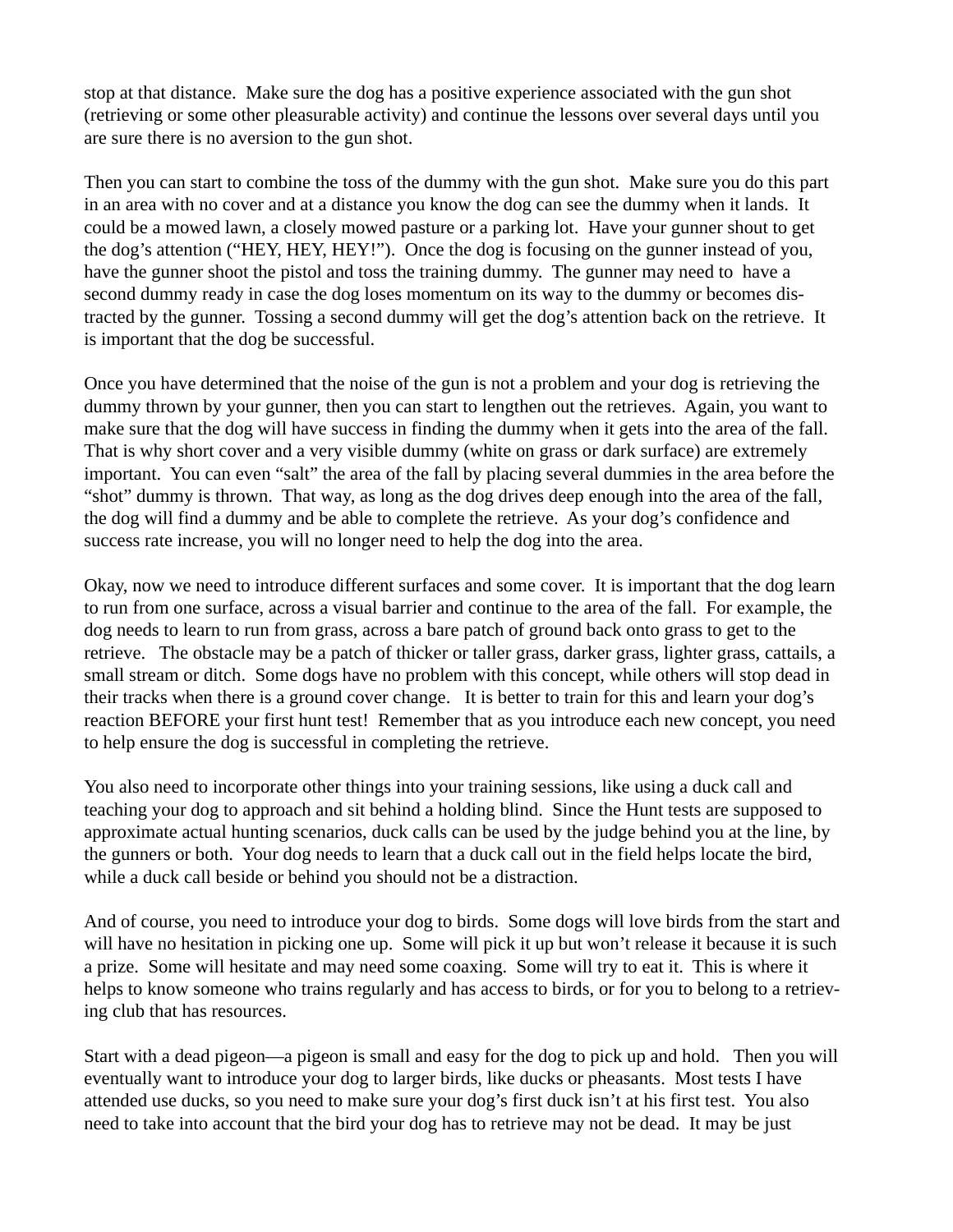winged or wounded, which can be a common occurrence during hunting. It is important that a good retriever pick a winged bird up quickly, hold it securely but not tightly (no "hard mouth" which is crunching or crushing the bird) and deliver it to you without losing it along the way. The purpose of a retriever is to make sure you find and secure all the downed game so wounded birds are not left in the field or marsh. For those of you who are not hunters, this may seem a bit unpleasant, but this is what retrievers are bred for! Retrievers were bred to help bring food to the table.

When I headed to my first hunt test, my dog had never refused a retrieve—dummy or dead bird. My first set of marks was two singles across a deep ditch with a little trickle of water in it. The first mark was a control bird, which means it was a dead duck thrown as a shotgun popper (blank shot) was fired. She headed across the ditch and straight toward the mark, no problem. Back and ready for the second bird, which was a live flier. This is a live duck that is thrown and shot. I released her and she ran directly to the duck. As she opened her mouth and reached to pick up the duck, the duck exploded with wings flapping and quacking! My dog was sure that there must be something else out there to pick up which wasn't so noisy—she hunted and hunted and I finally had to call her in. That was when I realized she needed to be taught how to pick up and hold a live bird, as well as dead birds. Back to the drawing board before our next test.

Something else you need to introduce during training is decoys. Decoys are used in duck and goose hunting, so they are fair game in hunt tests. Start by placing some decoys on the grass, in plain sight of your dog. Toss the bumper near the decoys, then in the middle of the decoys, then on the other side of the decoys so the dog has to run through the decoys to make the retrieve. Once the dog has gotten used to these plastic birds (and hopefully doesn't try to retrieve one!), place the decoys out in the field on the way to a longer mark, where the dog will not see the decoys until very near the mark. The dog must learn not to be distracted from the retrieve.

Once you feel your dog performs successfully around decoys on land, you need to do the same thing on water. Place the decoys along the shore on the way to the mark, then off-shore, between the line and the mark so the dog must swim through them. Remember that very few retrieves at tests (or in actual hunting situations) will be in clear, open water. Dogs need to go through mud, muck, decoys, reeds and other natural obstacles to make the retrieve.

Many times, duck hunting will involve a boat so don't be surprised if you are required to step into a boat with your dog before making a retrieve. At the Junior level, the boat would most likely be on solid ground on the edge of the water. You will enter the boat with your dog, and have the dog sit next to you until released to retrieve. Find a friend or acquaintance who has a flat-bottomed boat you can practice getting in and out of. Place the boat on solid ground. At first, just have the dog on-leash follow you into the boat, and then right out the other side. Then work on sitting on the bench while the dog sits next to you on the floor of the boat. Then have someone toss a dummy for you so the dog can practice getting out of the boat to make a retrieve on land. Then position the boat on the edge of a pond or other body of water and have the dog exit the boat to make a water retrieve. As your dog is coming back with the water retrieve, get out of the boat and accept the dummy on land so the dog doesn't have to worry about how to get out of the water and back into the boat without dropping the dummy. Eventually, you can practice having the dog get back in the boat from the water.

Remember that as you train, praise is good, but excessive praise is not a good habit for field work.